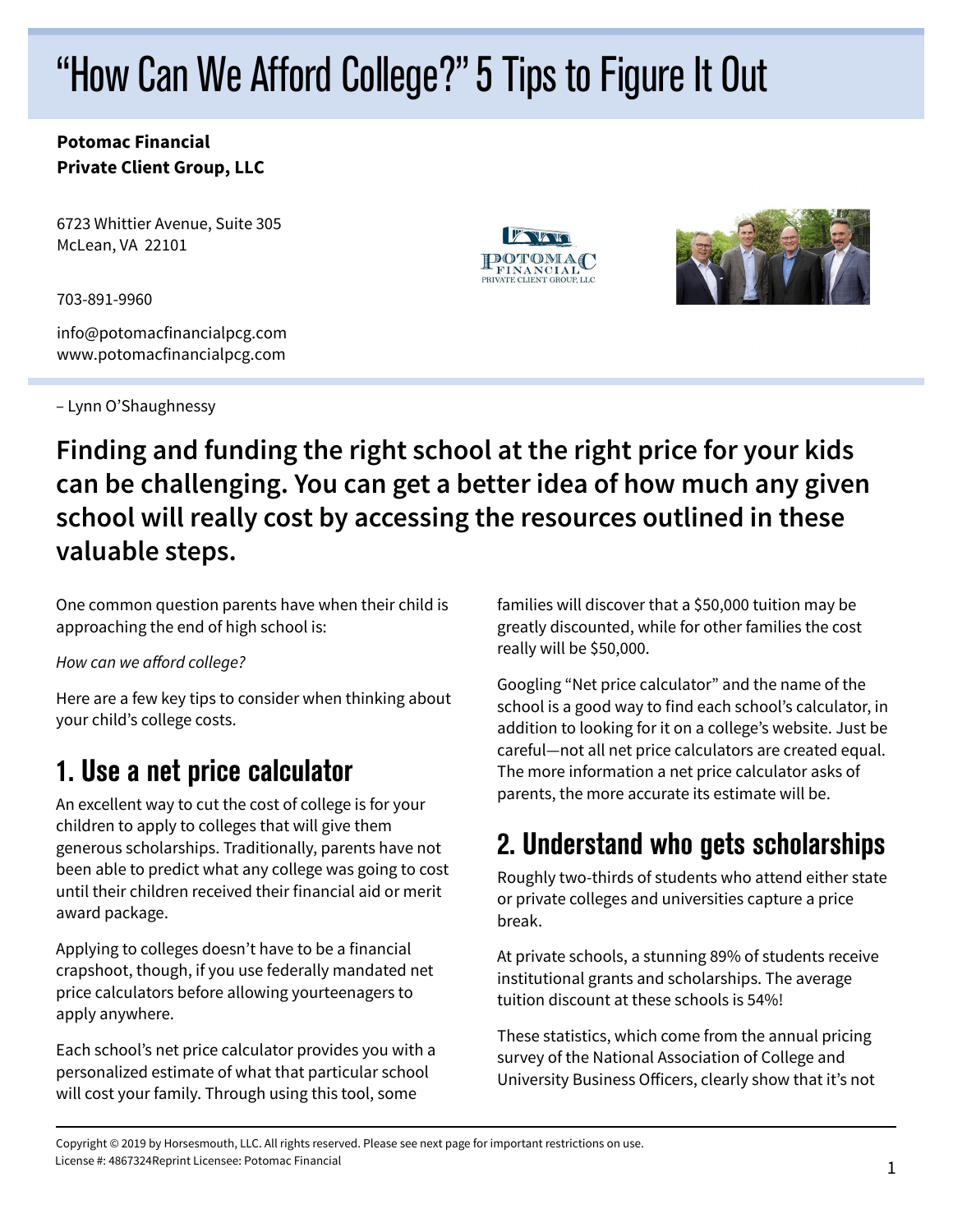just "A" students who receive scholarships. The key is knowing how to find this money!

For affluent students, the most highly rated and popular research universities are the least likely to provide scholarships. In fact, master's level universities and colleges are the most likely to provide most applicants with scholarships.

### 3. Don't look in the wrong place for scholarships

The smallest source of college money (about 6%) comes from private scholarships that nonprofits, workplaces, and other outside groups award. Unfortunately, it's in this arena that many families focus their efforts, and the result is usually a small award or none at all.

If teenagers want to look for private scholarships, the best source of this money is usually local scholarships. Less competition exists for these awards and they typically are not found in the big scholarship databases like Scholarships.com and Fastweb.com.

The high school guidance office is a great place to inquire about these local awards, as well as the websites of local colleges—even if you don't plan on applying to them, they can give you leads on some great local scholarships. Advertisements in a local newspaper are another way to home in on these sources.

### 4. Check the stinginess factor

You can evaluate whether a school is stingy or generous by checking the institution's statistics on financial aid and merit aid on the College Board's website.

Here's how to do this:

- 1. Type the name of a school into the search box on the College Board's home page.
- 2. Click on the school's "Paying" tab in the left-hand column. This will bring you to a page with the school's cost of attendance.
- 3. Click next on the school's "Financial Aid by the Numbers" link. On this page, check out these important figures:
	- Average non-need based aid (otherwise known as merit scholarships).
	- Average need-based aid package.
	- Percentage of financial need the school typically meets.
	- Percentage of students who have their full financial need met.

# 5. Check graduation rates

A guaranteed way to cut the cost of college is to graduate in the traditional four years. But as you can see from the following federal statistics, most students take longer than four years to graduate.

#### **Four-year graduation rates**

- Public colleges and universities: 33.3%
- Private colleges and universities: 52.8%

You can look at the four- and six-year grad rates of any school by visiting College Completion, which is a micro site of the Chronicle of Higher Education.

When researching schools, families should explore who is graduating in four years and who isn't. You need to find out what it takes at a particular college to graduate on time.

These resources can help you get a more well-rounded picture of what a college will cost, direct your kids toward the most affordable options, and determine how to meet that tuition obligation more easily. As Ben Franklin said, "An investment in knowledge pays the best interest!"

Lynn O'Shaughnessy is a nationally recognized college expert, higher education journalist, consultant, and speaker.

Copyright © 2019 by Horsesmouth, LLC. All rights reserved.

**IMPORTANT NOTICE** This reprint is provided exclusively for use by the licensee, including for client education, and is subject to applicable copyright laws. Unauthorized use, reproduction or distribution of this material is a violation of federal law and punishable by civil and criminal penalty. This material is furnished "as is" without warranty of any kind. Its accuracy and completeness is not guaranteed and all warranties expressed or implied are hereby excluded.